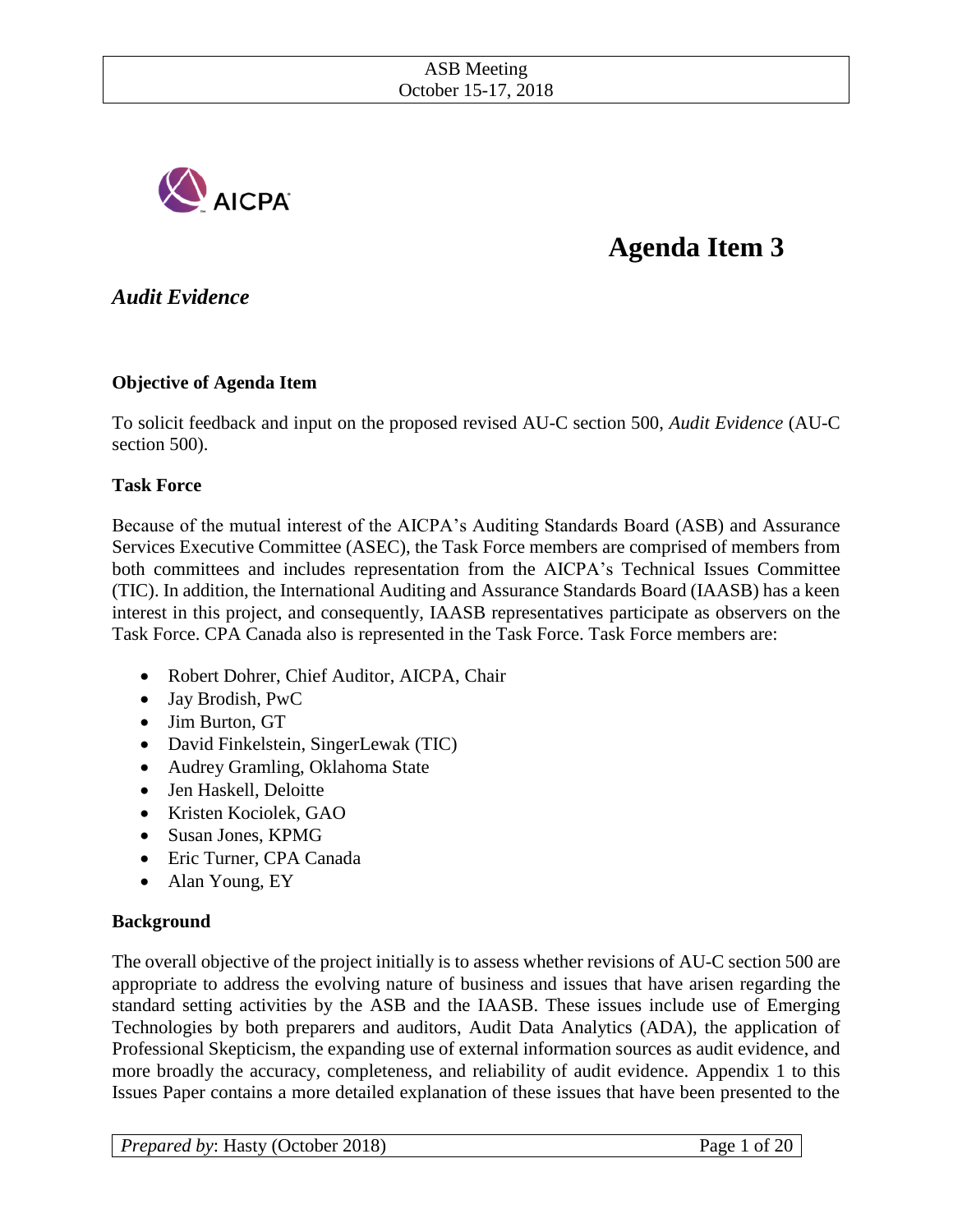ASB in prior meetings. The revisions in the proposed AU-C section 500 are intended to address these matters.

Prior discussions between the Task Force and the ASB are summarized as follows:

- January 2018—at the joint meeting between ASB and ASEC, the chair of the Task Force provided a high-level overview of the background of the project and a high-level discussion of possible issues identified by the Task Force.
- May 2018
	- o The Task Force provided an overview of the preliminary issues identified by Task Force. These preliminary issues were: 1) definitions, 2) audit procedures, 3) key concepts, and 4) changing the focus of the standard.
	- o Task Force explained that it has been exploring possibly developing additional application material that would assist the auditor in assessing whether sufficient appropriate audit evidence has been obtained. The intent of such additional application material or framework would be to change the focus of AU-C 500 from focusing on the performance of audit procedures to obtain audit evidence to a focus in which the auditor's main objective would be to evaluate whether sufficient, appropriate, and high-quality audit evidence has been obtained. The ASB expressed support for such a framework and agreed that it would be helpful to provide application material. But, it noted that a procedures-based approach and a criteria framework approach are not mutually exclusive, that is, the framework being suggested by the Task Force should complement the procedures-based approach in extant AU-C 500, rather than replace it.

# **Issues for the ASB's Consideration**

# *Expanded Guidance to Evaluate Sufficient Appropriate Audit Evidence*

As stated above, the focus of the extant guidance is premised on the design and performance of audit procedures to assess the sufficiency and appropriateness of audit evidence. The Task Force believes that this standard should be more about the evaluation of the audit evidence by providing a framework and application material about how to make that evaluation using qualitative attributes underlying audit evidence. The Task Force proposes changing the focus of the evaluation of whether sufficient appropriate audit evidence has been obtained from being based on the audit procedures used to obtain the audit evidence to being based on an assessment of the attributes underlying higher quality audit evidence.

The evaluation of audit evidence has many dimensions and requires the auditor to evaluate the audit evidence obtained from multiple angles. These dimensions include the reliability, sources, and the nature of audit evidence.

In response, the Task Force is suggesting a framework that would assist the auditor in bringing all the attributes together, regardless of the procedures used to obtain audit evidence that might help the auditor evaluate the different attributes and sources in making a conclusion about whether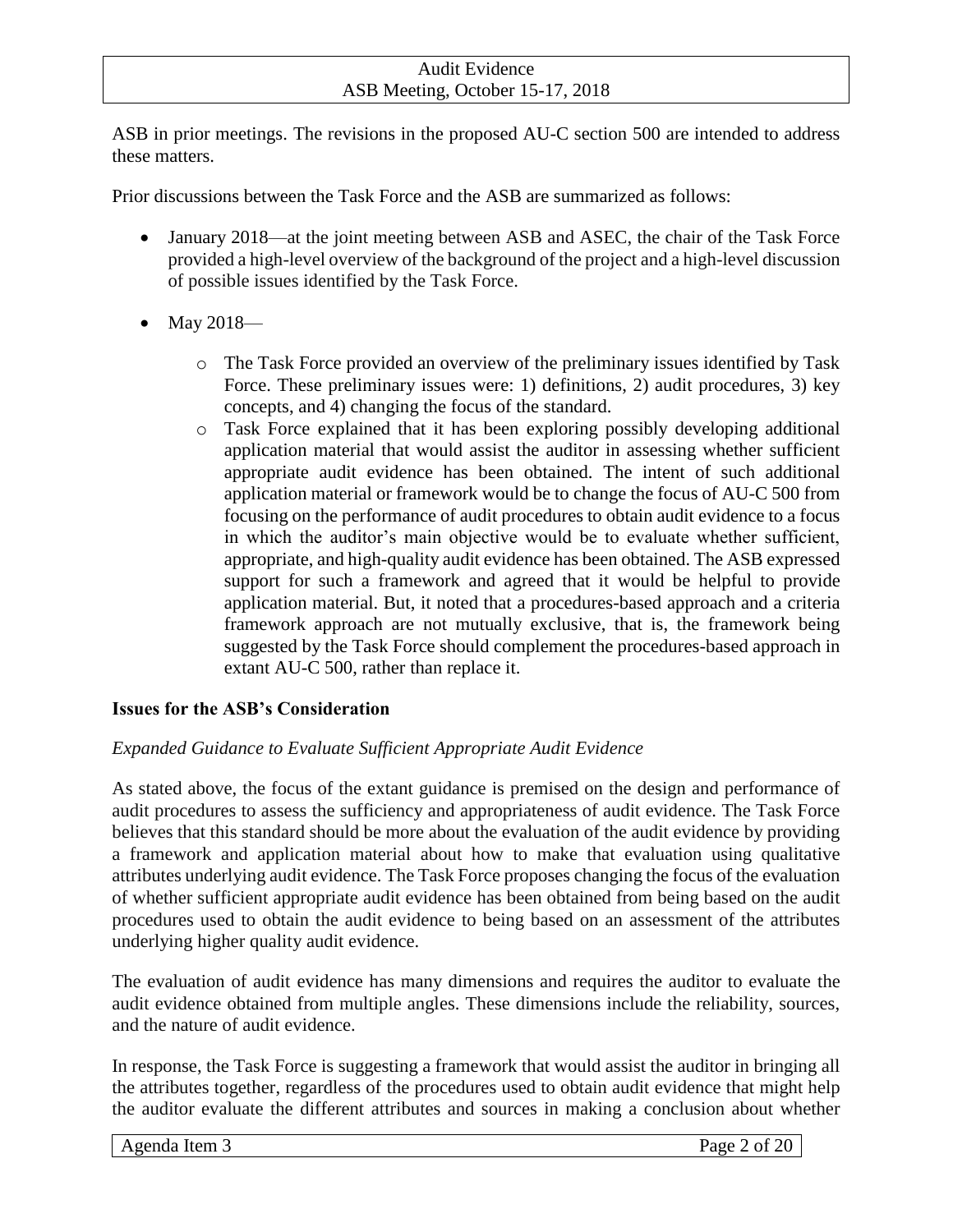sufficient appropriate audit evidence has been obtained. The framework is depicted by the following illustration:



It is the perspective of the Task Force that it is the evaluation of relevant information that leads to drawing conclusions about whether sufficient appropriate audit evidence has been obtained. This evaluation is in turn affected by the reliability, sources and nature of the information used as audit evidence.

#### *Relevance*

Paragraph 7 of the proposed AU-C 500 states: "The auditor should consider the relevance of the information to be used as audit evidence." In extant AU-C 500, the consideration of the relevance of the audit evidence is done in tandem with the reliability of the audit evidence. The Task Force suggests separating the two concepts and positioning relevance as the first requirement within the proposed framework as depicted above. This is because, in the Task Force's views, that the information that the auditor obtains would only be evaluated under the criteria set out in the proposed framework when that information is relevant for the auditor's purposes. In other words, if the information is irrelevant, the auditor would do no further evaluation of that information.

The articulation of the possible framework has been addressed in the proposed standard by including additional requirements (paragraphs 7-14) that would require the auditor to consider the sources, nature, and relevance and reliability in evaluating whether sufficient appropriate audit evidence has been obtained. The related application material has been reconfigured accordingly and additional application material has been included, as needed.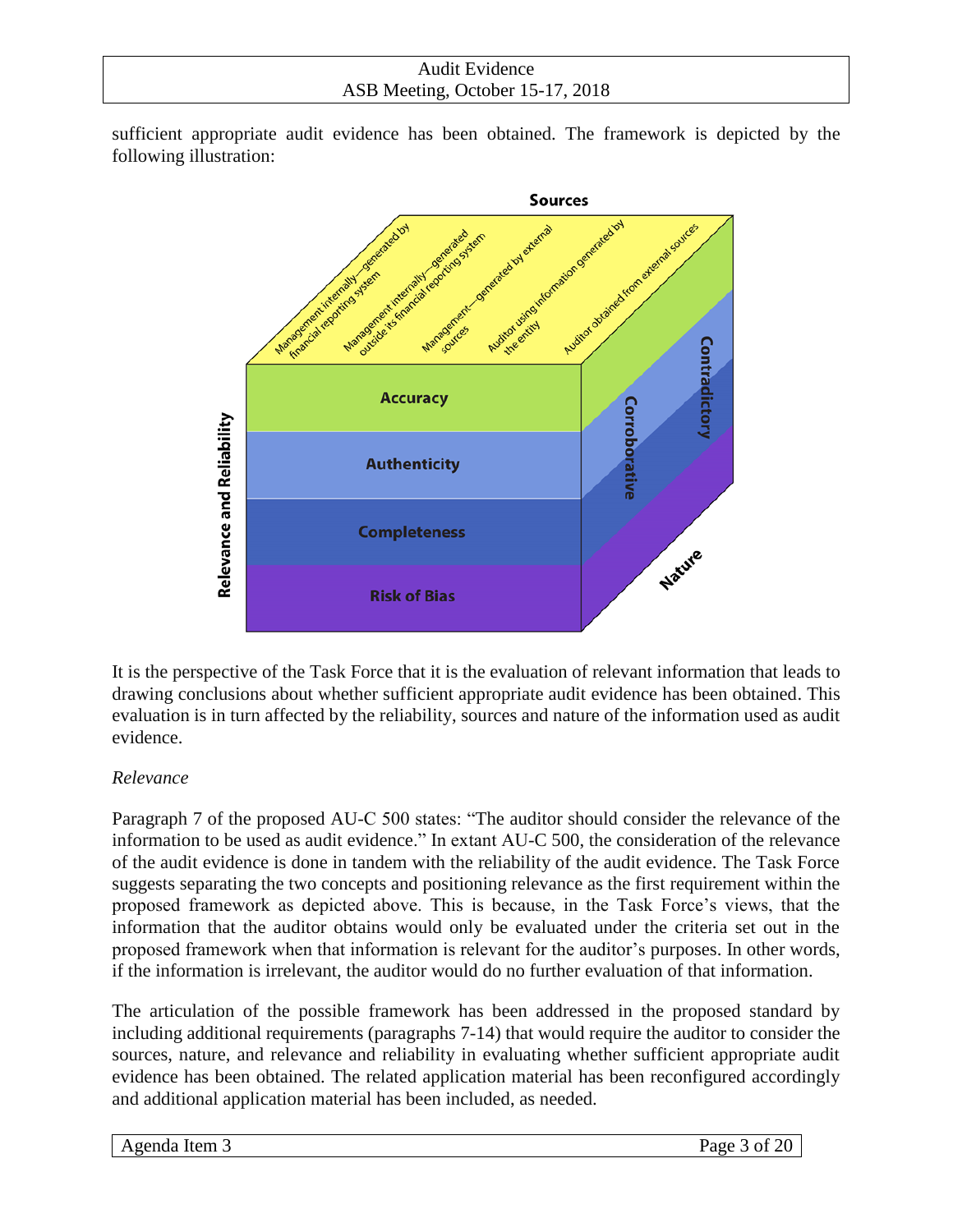#### *Questions for Consideration*

- 1. Does the ASB agree with the manner in which the Task Force has treated the interconnected terms, 'information" and "audit evidence?"
- 2. What are the ASB's views on the issue of relevance? Is relevance a precondition for the auditor to apply the evaluation criteria of the framework? Or is it an attribute of audit evidence that should be considered as part of the criteria of the framework?
- 3. What are the ASB's views about the new requirements (paragraphs 7-14) and application material (paragraphs A17-A83) in order to implement the additional guidance that would assist the auditor in evaluating whether sufficient appropriate audit evidence has been obtained.? Has the Task Force identified all relevant criteria that would be part of the Framework?

#### *Management's Specialists*

The subject of management's specialists is addressed in extant AU-C 500, and it is part of the information to be used as audit evidence (paragraph 8 and related application material). As noted above, the Task Force suggests including additional requirements and application material or Framework to assist the auditor in evaluating whether sufficient appropriate audit evidence has been obtained. This Framework includes the sources of audit evidence as one of the attributes that the auditor would be required to consider. In looking how the subject of management's specialists would be included in the Framework, the Task Force concluded that the extant material does not fit within the additional application material because the topic is not consistent with how other sources of audit evidence would be viewed. Also, the content dealing with management's specialists in extant AU-C 500 seems excessive to the point that it overwhelms the extant standard.

The Task Force recommends relocating the content dealing with management's specialists from AU-C 500 to AU-C 620, *Using the Work of an Auditor's Specialist*. Relocating this content would have the advantage of having both the auditor's specialists and management's specialists subjects in one location because both subjects have similar characteristics that an auditor would have to consider in evaluating the work of the specialists. Finally, this integrated approach would be similar to the approach taken by the PCAOB when it released its proposed amendments to the *Auditor's Use of the Work of Specialists*. It should be noted that because the topics of Auditing Accounting Estimates and the Auditor's Use of the Work of Specialists are closely interrelated, this would be a good opportunity for the ASB to explore this issue as the ASB plans to revise AU-C 540 following the finalization of ISA 540 (revised) and the release of the PCAOB's proposed revisions.

Another option to be considered would be to include the extant material regarding Management Specialists in a separate AU-C section of its own following AU-C 620.

#### *Questions for Consideration*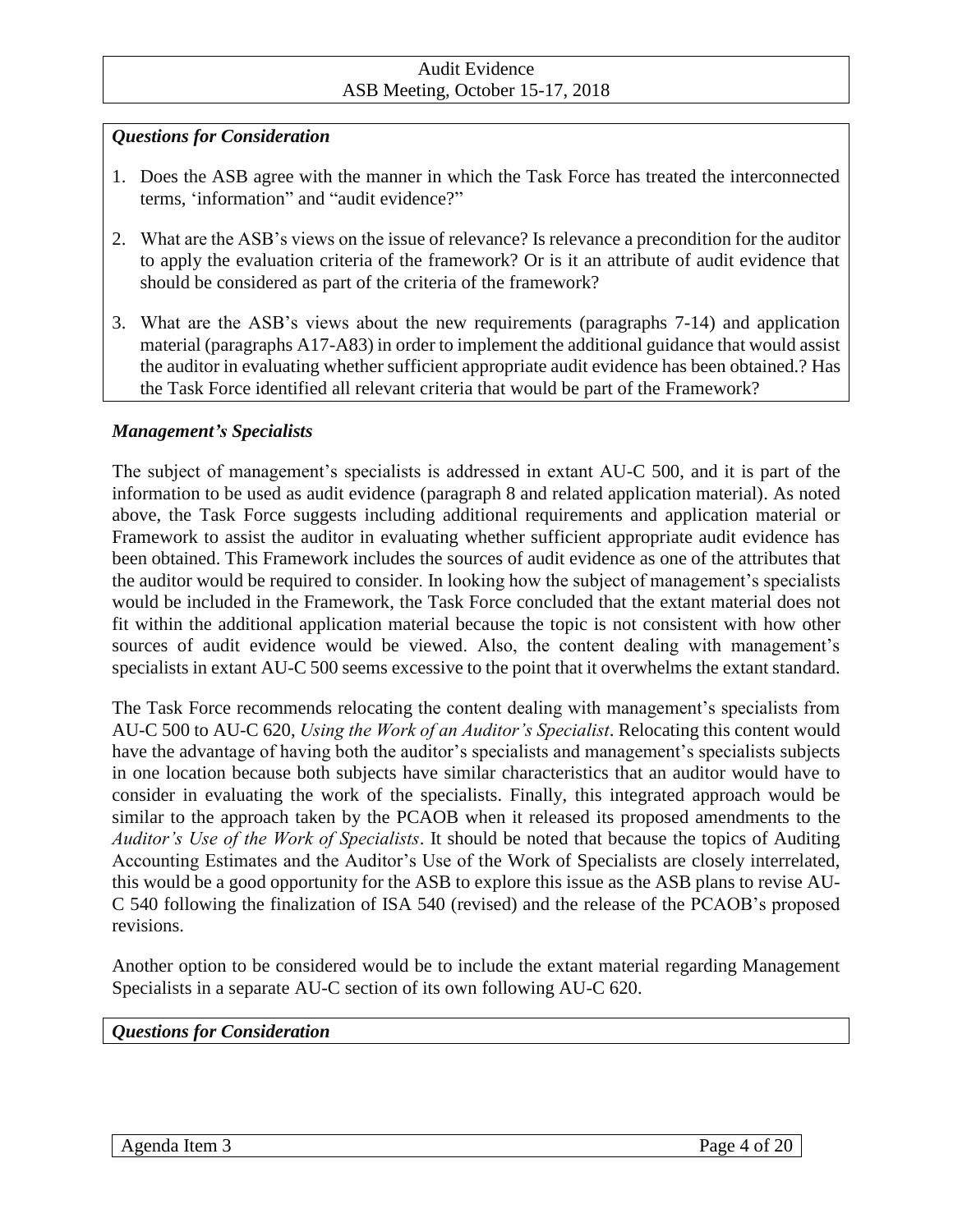4. What are the ASB's views about how the content dealing with management's specialists fit within the proposed Framework? Does the ASB agree with relocating the content to AU-C 620 or even a separate standard?

# *Definitions*

#### *Sufficiency and Appropriateness*

Because of the interaction with the quality of audit evidence, auditors today do not necessarily focus entirely on sufficiency of audit evidence in terms of quantity (i.e., "sufficiency"). Due to the evolving nature of audit evidence, auditors can obtain high quality audit evidence more efficiently, and thus auditors might not have to focus as much on how much audit evidence is obtained. Therefore, the Task Force suggests deleting the extant definitions of sufficiency and appropriateness. The Task Force believes that the key factor is appropriateness. Then the auditor has to consider if he or she has obtained enough (sufficient) appropriate evidence to be persuasive. If the evidence is not appropriate, it can never be sufficient or persuasive. Therefore, rather than use the terms "sufficient" and "appropriate" as adjectives of audit evidence, the Task Force suggests retaining the terms as a collective noun in describing audit evidence, that is, sufficient appropriate audit evidence. The concepts underlying "sufficiency" and "appropriateness" are fully discussed in the application material of the proposed revised AU-C 500.

#### *External Information Sources*

The proposed AU-C 500 includes the IAASB's conforming amendments to ISA 500 that were finalized in connection with ISA 540 (revised). The conforming amendments to ISA 500 include a new definition of *External Information Sources*, related application material to the definition, and other application material that further explains the concept of External Information Sources. In drafting the proposed AU-C 500, the Task Force included these conforming amendments in the proposed standard (highlighted as grey in the proposed standard).

Upon closer examination of the conforming amendments, the Task Force expressed concern about including them within the proposed AU-C 500. A concern is that based on the Task Force's proposal to include a Framework to evaluate whether audit evidence has been obtained, all information and audit evidence will need to be evaluated using the same attributes of audit evidence regardless of its source. Also, the IAASB's conforming amendments to ISA 500 were written in the context of auditing accounting estimates and not necessarily to address the broader issue of audit evidence. Finally, the Task Force expressed concern about some of the terminology in the new definition, for example, the phrase "suitable for use by a broad range of users." This terminology seems to be overly prescriptive because what about situations in which the auditor obtains audit evidence from external information sources, does such audit evidence has to be 'suitable for use by broad range of users? Additionally, if all of the application material, etc. associated with External Information Sources were included in a revised AU-C 500, the quantity of such material would overwhelm the other material in the standard.

As a result of these concerns, the Task Force believes that this content should not be incorporated within the proposed AU-C 500 and should be further considered when the ASB's AU-C 540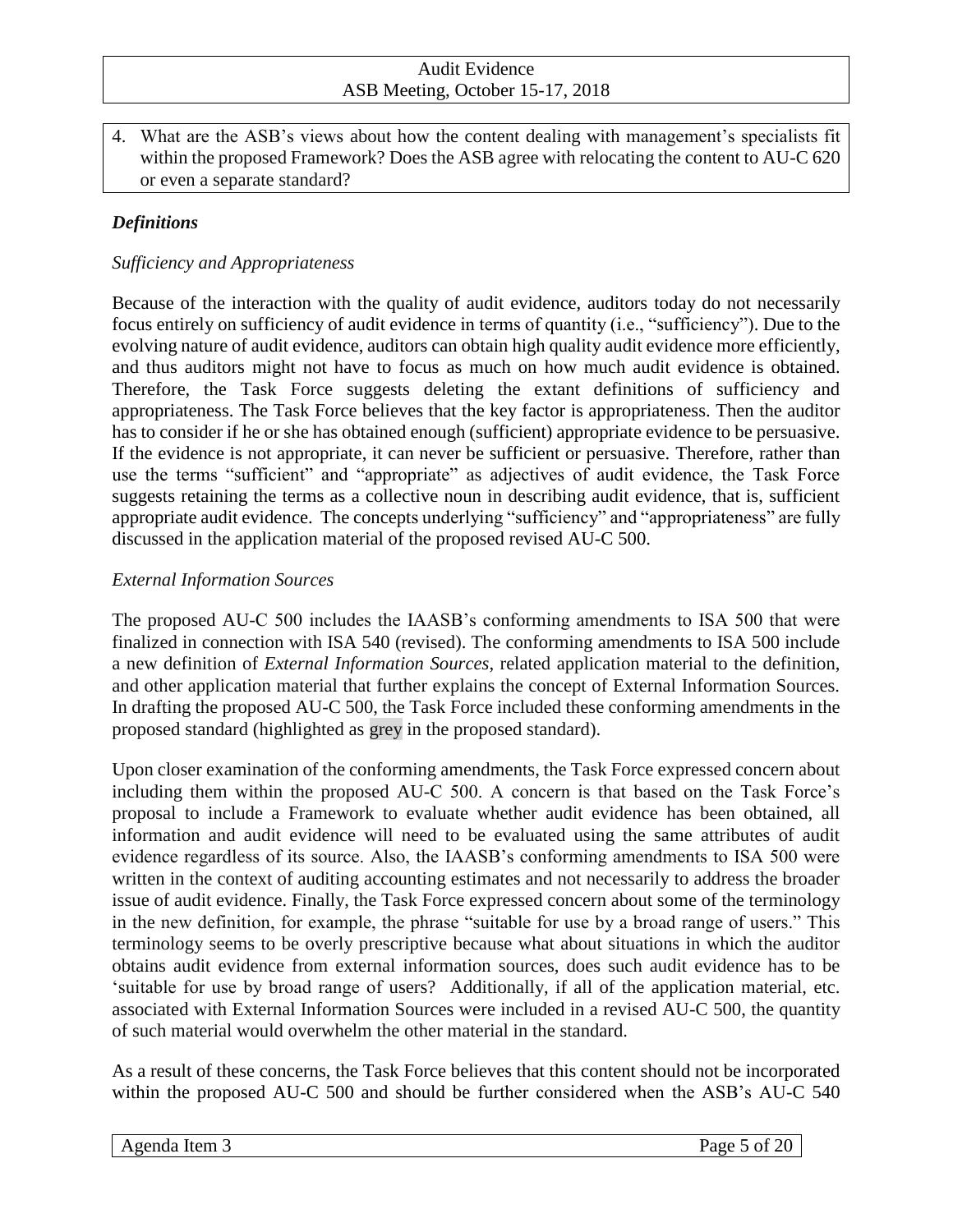project is undertaken. The Task Force does not believe that such relocation would be ISA-minus because it is matter of geography within the standards.

#### *Other Definitions*

The extant AU-C 500 includes a definition of *accounting records*. This definition was developed at a time when paper format was the predominant medium. Since then, electronic information generated using various technologies have increased and become the most common format of documentation. As a result, the Task Force is proposing edits to the definition of *accounting records* in order to modernize it and to recognize, among other things, electronic data, shared information, and emerging technologies, e.g. blockchain.

Overall, the definition of *audit evidence* seems appropriate. However, the definition contains a reference to *other information.* The definition states, in part: Audit evidence includes both information contained in the accounting records underlying the financial statements and *other information*. The Task Force believes that the reference to other information in this definition is not clear because 1) as characterized, it suggests that such other information is not as important as the audit evidence contained in the accounting records underlying the financial statements and 2) other information is a defined term elsewhere in the auditing literature. The Task Force suggests revising the definition to replace the term "other information" and relocating the examples in the definition to the application material.

*Audit Data Analytics* is not currently defined in AU-C section 500 nor is the term referred to elsewhere in GAAS. Because Audit Data Analytics encompass relatively new tools and techniques, practitioners' knowledge about Audit Data Analytics vary, and an issue that has been preliminarily discussed is whether it might be helpful to include a definition in AU-C section 500. A 2014 AICPA white paper, "Reimagining Auditing in a Wired World," includes the following definition of Audit Data Analytics:

"the science and art of discovering and analyzing patterns, identifying anomalies, and extracting other useful information in data underlying or related to the subject matter of an audit through analysis, modeling, and visualization for the purpose of planning or performing the audit."  $1$ 

That definition was subsequently included in the AICPA Audit Guides, *Audit Data Analytics,* and *Analytical Procedures.* The Task Force suggests adding this definition (modified slightly) in the proposed AU-C section 500 as an application material.

#### *Questions for Consideration*

- 5. What are the ASB's views about the following recommendations made by the Task Force regarding:
- a. Deletion of the definitions of the terms "sufficiency" and "appropriateness,"

Agenda Item 3 Page 6 of 20

 $\overline{a}$ <sup>1</sup> Paragraph 1.10 of *Guide to Audit Data Analytics*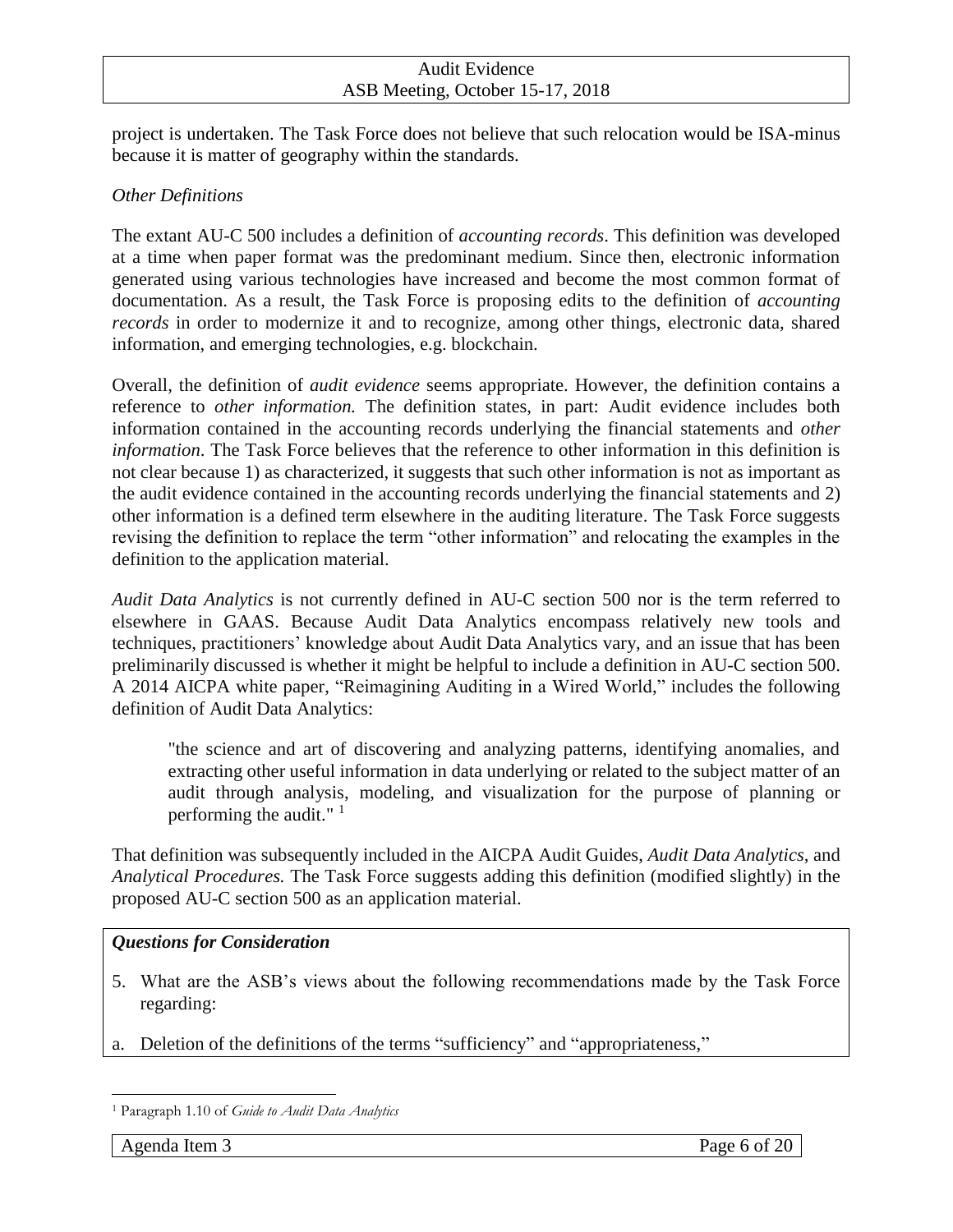- b. The omission of the definition of External Information Sources and related application material in AU-C 500, and
- The revisions to the other definitions.

#### *Audit Procedures*

#### *Classification of Audit Procedures*

Paragraph 6 of extant AU-C section 500 and the related application material requires the auditor *design and perform audit procedures* that are appropriate in the circumstances for obtaining sufficient appropriate audit evidence. Paragraph A10 in the application material explains that the audit procedures comprise 1) risk assessment procedures and 2) further audit procedures (test of controls and substantive procedures).

The Task Force expressed the view that the assignment of procedures into discrete classifications may no longer seems to be a good working model. Also, the classifications suggest a sequential order which may no longer be valid. Most importantly, however, is concern that the "sufficiency and appropriateness" of audit evidence is considered in the context of the nature of the procedures performed to obtain the evidence. As noted above, the Task Force is recommending a more useful framework in which to consider whether sufficient appropriate audit evidence has been obtained in today's environment where the distinct classification of audit procedures as described in AU-C section 500.A10 are overly prescriptive because of the use of emerging technologies, tools and techniques by the auditor in obtaining audit evidence.

The Task Force's views are also based on the evolving use of ADA and other tools and techniques whereby the auditor can examine vast amounts of data, sometimes 100 percent of the population obtained from multiple sources. As a result, with the use of ADA, the Task Force raised the issue of whether the classification of audit procedures is overly prescriptive. For example, in situations where the auditor examines 100 percent of the population, the discrete classifications in extant AU-C section 500 might no longer be needed. When examining 100 percent of the population, is distinguishing between risk assessment procedures and further audit procedures necessary? This also raises the question of what are substantive audit procedures in today's audit environment?

#### *Automated Tools and Techniques*

The auditor performs audit procedures when evaluating information, and in doing so obtains audit evidence. Those audit procedures may be carried out by the use of automated tools and techniques to accomplish the auditor's objectives. The Task Force is of the view that it is more appropriate to use the broad term *automated tools and techniques* as this likely better describes and encompasses all emerging technologies, including audit data analytics, artificial intelligence, etc. This is consistent with the approach taken by the IAASB in proposed ISA 315 (Revised), *Identifying and Assessing the Risks of Material Misstatement*. To explain this, the Task Force suggests adding the following paragraph to the application materials;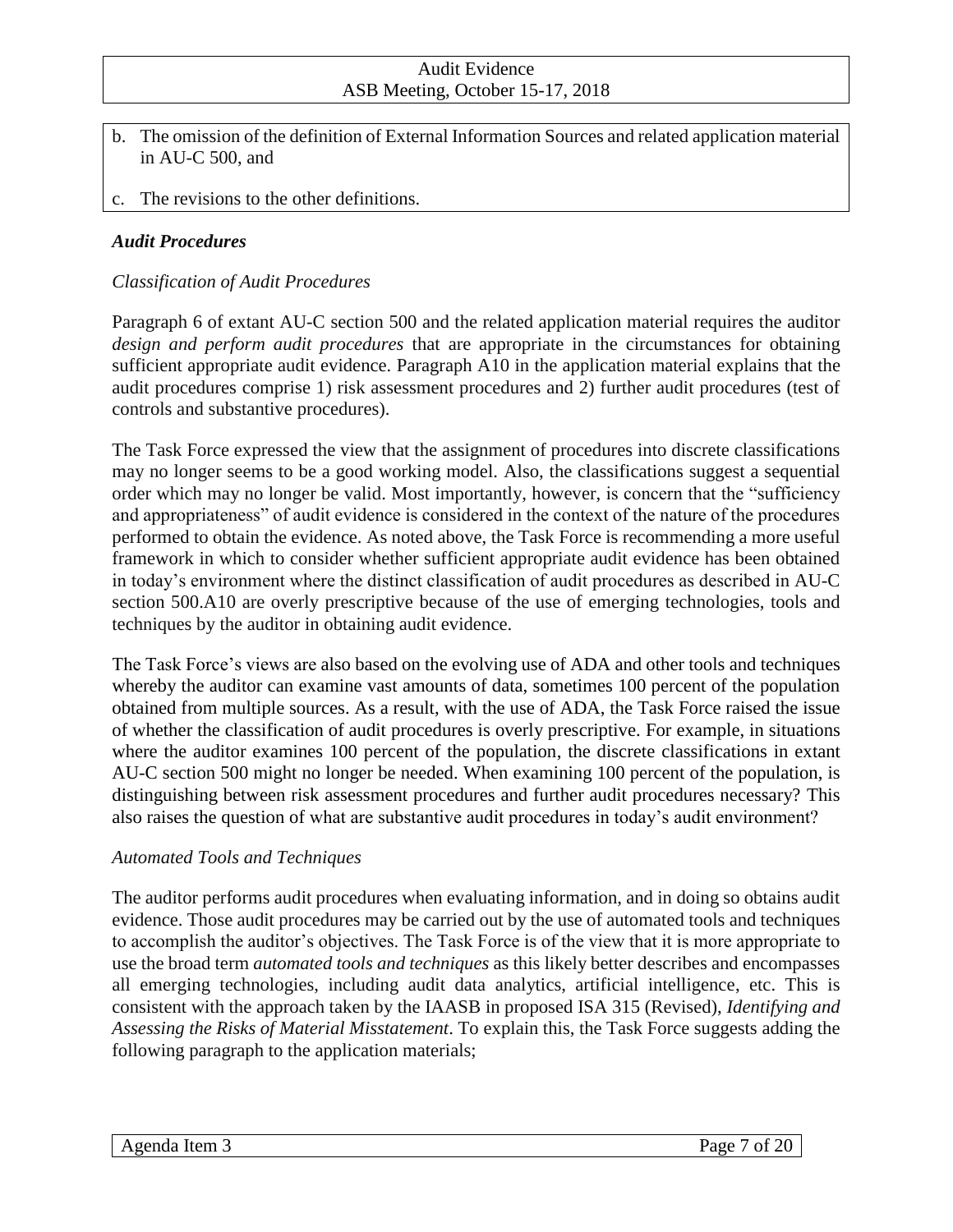A25. An example of automated tools and techniques are audit data analytics which are described as the analysis of patterns, identification of anomalies, or extraction of other useful information in data underlying or related to the subject matter of an audit through analysis, modeling, or visualization for performing the audit.

As explained above, extant AU-C 500 contains discrete classifications of audit procedures. With the evolving use of ADA, the Task Force has discussed the issue of whether the classification ADA as an audit procedure. The Task Force does not believe that ADA is an audit procedure, but rather it is a technique that an auditor may perform in meeting the objective of an audit procedure and sometimes can be used by an auditor to meet multiple objectives. The Task Force suggests adding application material to make this point clear in the proposed AU-C 500 as follows:

A25. The categories of audit procedures described in paragraph A15 represent the nature of audit procedures that an auditor performs in an audit. A technique such as the performance of audit data analytics, may achieve the objective of more than one type of audit procedure (for example, as both a risk assessment and further audit procedure) and may accomplish the objectives of both types of procedures simultaneously.

#### *Questions for Consideration*

6. Does the ASB agree with the use of the broad phrase automated tools and techniques, and the inclusion of audit data analytics as an example? Does the ASB agree that ADA is an audit technique that can be used by the auditor in meeting the objective of an audit procedure and sometimes can meet multiple objectives?

# *Disposition of Interpretations*

Attached to extant AU-C 500 is AU-C 9500 which the following three Interpretations (see Appendix 2 to this Issues Paper for the full text of the Interpretations):

- 1. The Effect of an Inability to Obtain Audit Evidence Relating to Income Tax Accruals,
- 2. Auditor of Participating Employer in a Governmental Cost-Sharing Multiple-Employer Pension Plan, and
- 3. Auditor of Participating Employer in a Governmental Agent Multiple-Employer Pension Plan.

Because these Interpretations address very narrow technical issues that the ASB dealt with over years, the Task Force proposes to retain these Interpretations. Interpretations 2 and 3 would be retained as part of AU-C 500. But, the Task Force believes that Interpretation would be attached to AU-C 705 which deals with modifications to the auditor's report.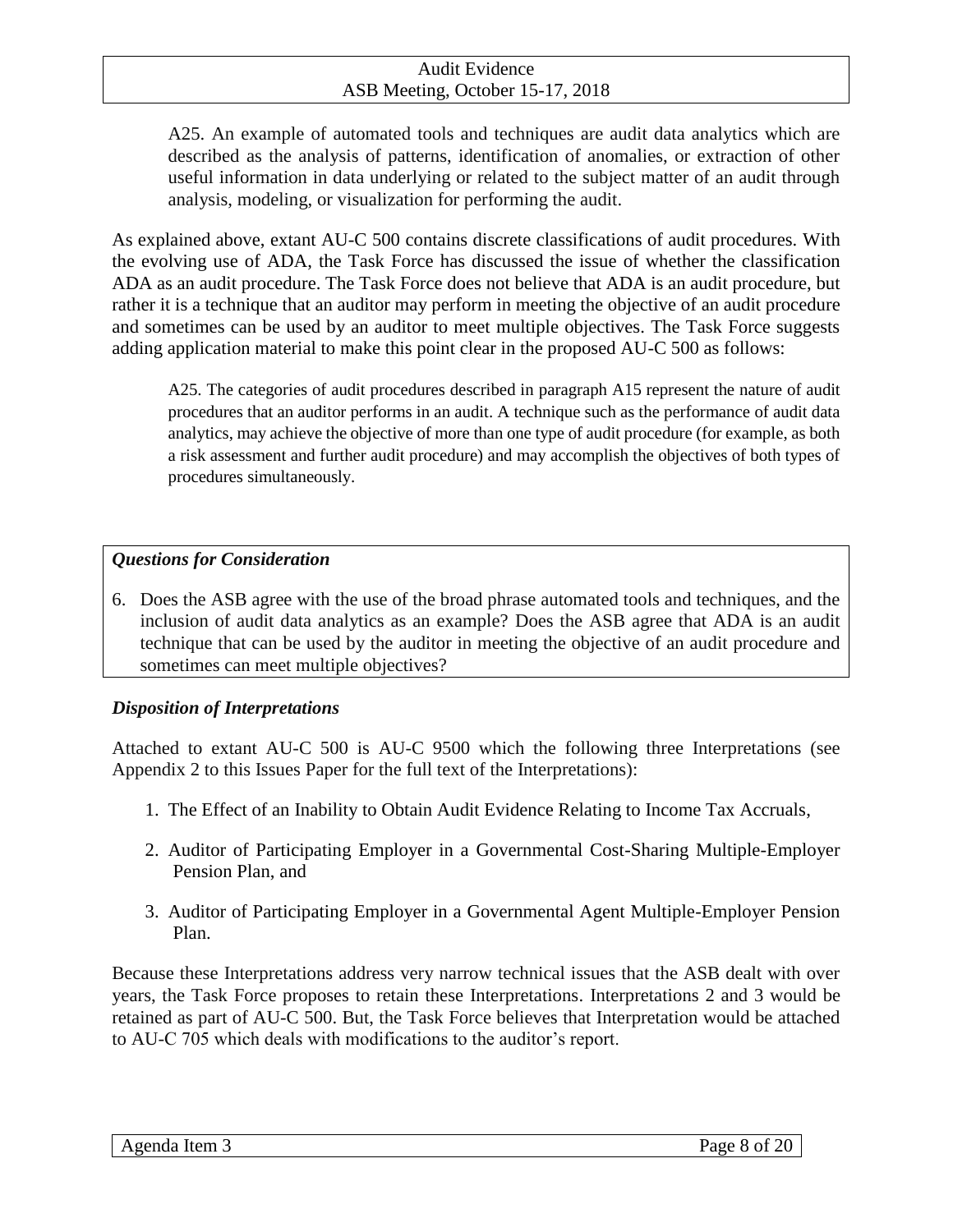#### *Questions for Consideration*

7. Does the ASB agree with the Task Force recommendation to retain AU-C 9500?

#### **Items Presented**

Agenda Item 3 – Issues Paper

Agenda Item 3A – AU-C 500 Table\_Proposed Standard – Clean

Agenda Item 3B – AU-C 500 Table\_Proposed Standard – Marked from Extant

Mr. Dohrer will refer to the Issues Paper and Agenda Item 3A in leading the discussion.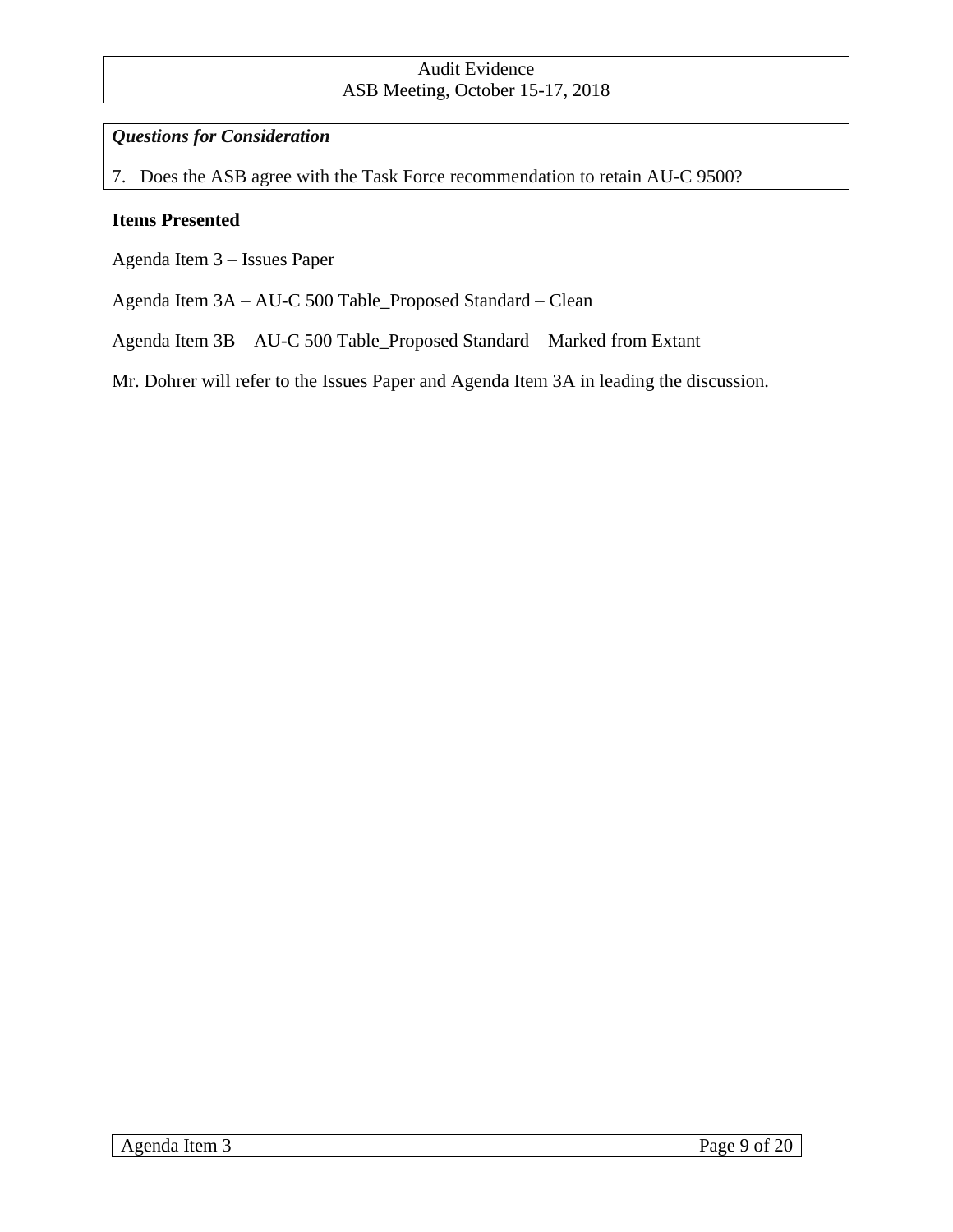# **Appendix 1**

# *Emerging Techniques and Technologies*

Emerging audit techniques, such as ADA, and emerging technologies such as, Artificial Intelligence (AI) and Blockchain, offer both challenges and opportunities that will affect audits of financial and nonfinancial information into the foreseeable future. For the purposes of this paper, the phrase "emerging techniques and technologies" will be used to refer to both emerging audit techniques and emerging technologies. Much activity has been ongoing in the US and internationally regarding how the profession should respond to such emerging techniques and technologies, including consideration of whether changes need to be made to the professional standards. In 2015, the IAASB organized a Data Analytics Working Group (DAWG), chaired by this Task Force's chair, to inform the IAASB about how and when to respond to developments in technology in the most effective way. Since then, the DAWG has undertaken a comprehensive outreach campaign with various stakeholders that include accounting firms, national standard setters, audit regulators, investors and preparers, among others. In addition, the topic has been presented and discussed with the IAASB at various meetings. These outreach activities and IAASB discussions led to the release in September 2016 of Request for Input, *Exploring the Growing Use of Technology in the Audit, With a Focus on Data Analytics.* The Request for Input sought feedback from stakeholders about various aspects of the use of emerging techniques and technologies. In response to the Request for Input, the DAWG received over 55 comment letters. In January 2018, the DAWG published a Feedback Statement which summarizes the input received from Responders. The key messages were as follows:

- Responders expressed support for the direction of the project.
- The ISAs aren't "broken" and should remain principles-based but need to reflect the digital era in application guidance. Responders overwhelmingly described a strong desire for practical guidance on the use of data analytics technology. Most responders believe that the principles in the extant ISAs are still appropriate and accommodate the use of data analytics and cautioned against prematurely rushing to change requirements in the standards.
- In connection with standard-setting activity, the IAASB should first consider a project to amend ISA 500, *Audit Evidence*.
- Applying Professional Skepticism when using data analytics is important.

The DAWG continues to advance the project by contributing proposed material to IAASB task forces working on IAASB projects involving risk assessment and quality control, continuing its outreach activities, and providing periodic updates at the IAASB meetings. However, the IAASB has not moved to a formal standard setting phase because the IAASB is devoting its resources to other standard setting priorities.

In the US, the AICPA has undertaken many activities and projects related to the use of ADA and emerging techniques and technologies. In late 2017, in response to work performed by a working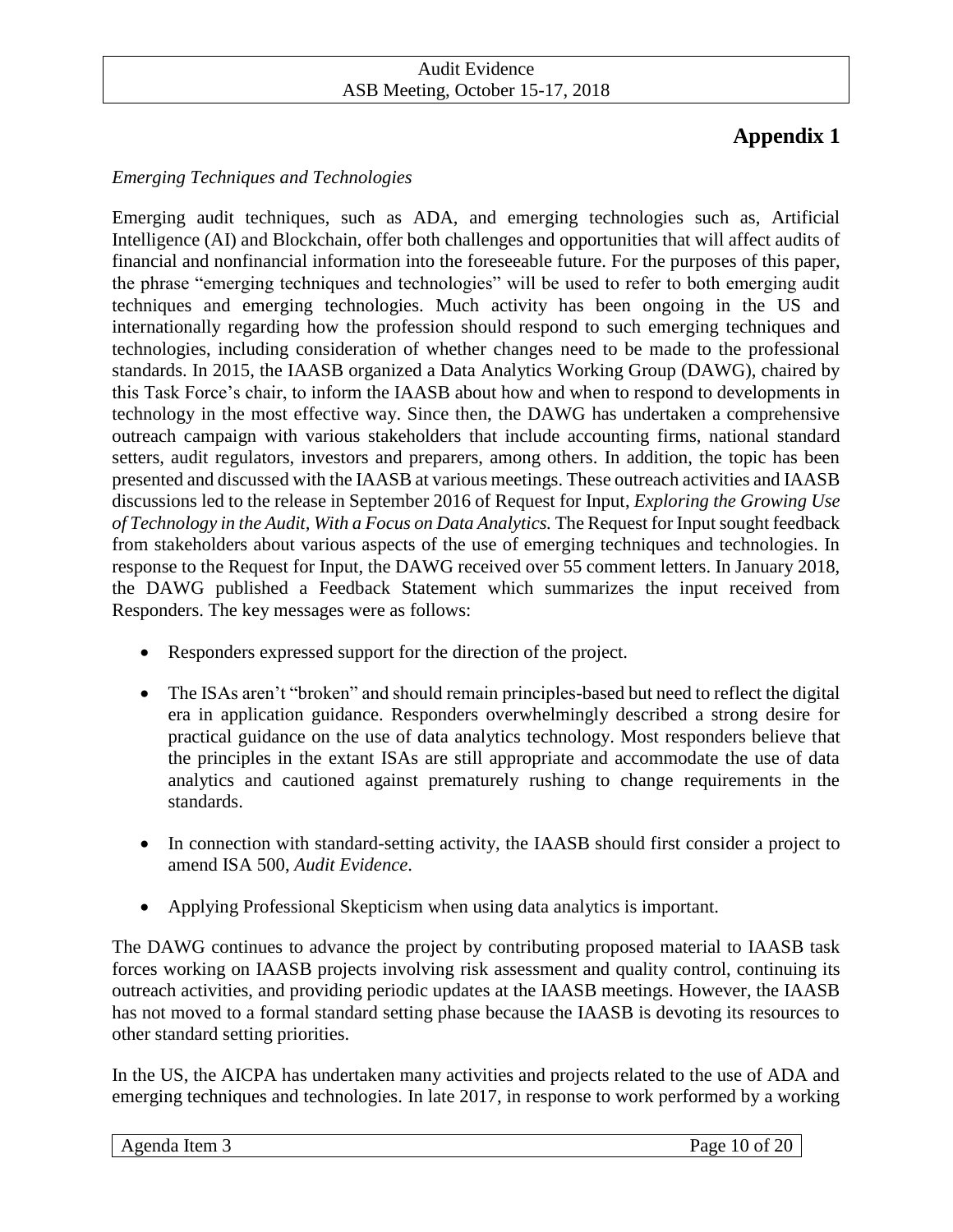group comprised of members from the ASB and the ASEC, the AICPA released a nonauthoritative guide, *Guide to Audit Data Analytics* (ADA Guide), which discusses the use of ADA in audit engagements.

In March 2018, the AICPA coordinated with CPA Canada to co-publish a [white paper on the](https://www.aicpa.org/interestareas/frc/assuranceadvisoryservices/blockchain-impact-on-auditing.html)  [implications of Blockchain to the audit and assurance profession.](https://www.aicpa.org/interestareas/frc/assuranceadvisoryservices/blockchain-impact-on-auditing.html)

#### *Professional Skepticism*

In recent years, the IAASB has had a working group considering the topic of Professional Skepticism. The projects on Quality Control and Group Audits, and Professional Skepticism represented the three areas for which the IAASB sought input from responders in its Invitation to Comment (ITC), *Enhancing Audit Quality in the Public Interest,* issued in January 2016.

As explained in the ITC, the ISAs explicitly recognize the fundamental importance of Professional Skepticism.<sup>2</sup> Professional Skepticism includes being alert to, for example, audit evidence that contradicts other audit evidence obtained, or information that brings into question the reliability of documents or responses to inquiries to be used as audit evidence. The auditor may accept records and documents as genuine unless the auditor has reason to believe the contrary. Nevertheless, the auditor is required to consider the reliability of information to be used as audit evidence.

The key issues identified with respect to Professional Skepticism are as follows:

- Questions have been raised about how auditors can more clearly demonstrate the application of Professional Skepticism, how to better describe the basis for the auditor's professional judgments and how the auditor's mindset has affected the nature, timing and extent of audit procedures performed as well as the critical evaluation of audit evidence.
- Concern about instances in which auditors did not appropriately apply Professional Skepticism in their audits is a recurring theme in audit inspection findings globally and has been a key issue in discussions about audit quality. Regulatory bodies have suggested that enhanced Professional Skepticism by auditors will contribute significantly to improving the quality of audits and that firms should prioritize efforts in this area.
- The existence of many ways to describe the application of Professional Skepticism indicates that the concept of Professional Skepticism, and the expectations of how auditors should appropriately apply it, may need to be more clearly articulated in our standards.

Given this background and the issues related to Professional Skepticism identified above, the Task Force has preliminarily taken an approach to 1) accept the definition of Professional Skepticism as set out in AU-C 200, *Overall Objectives of the Independent Auditor and the Conduct of an Audit in Accordance With Generally Accepted Auditing Standards*, 2) address these issues by proposing

<sup>2</sup> ISA 200, *Overall Objectives of the Independent Auditor and the Conduct of an Audit in Accordance With International Standards* on *Auditing,* defines Professional Skepticism as An attitude that includes a questioning mind, being alert to conditions that may indicate possible misstatement due to fraud or error, and a critical assessment of audit evidence.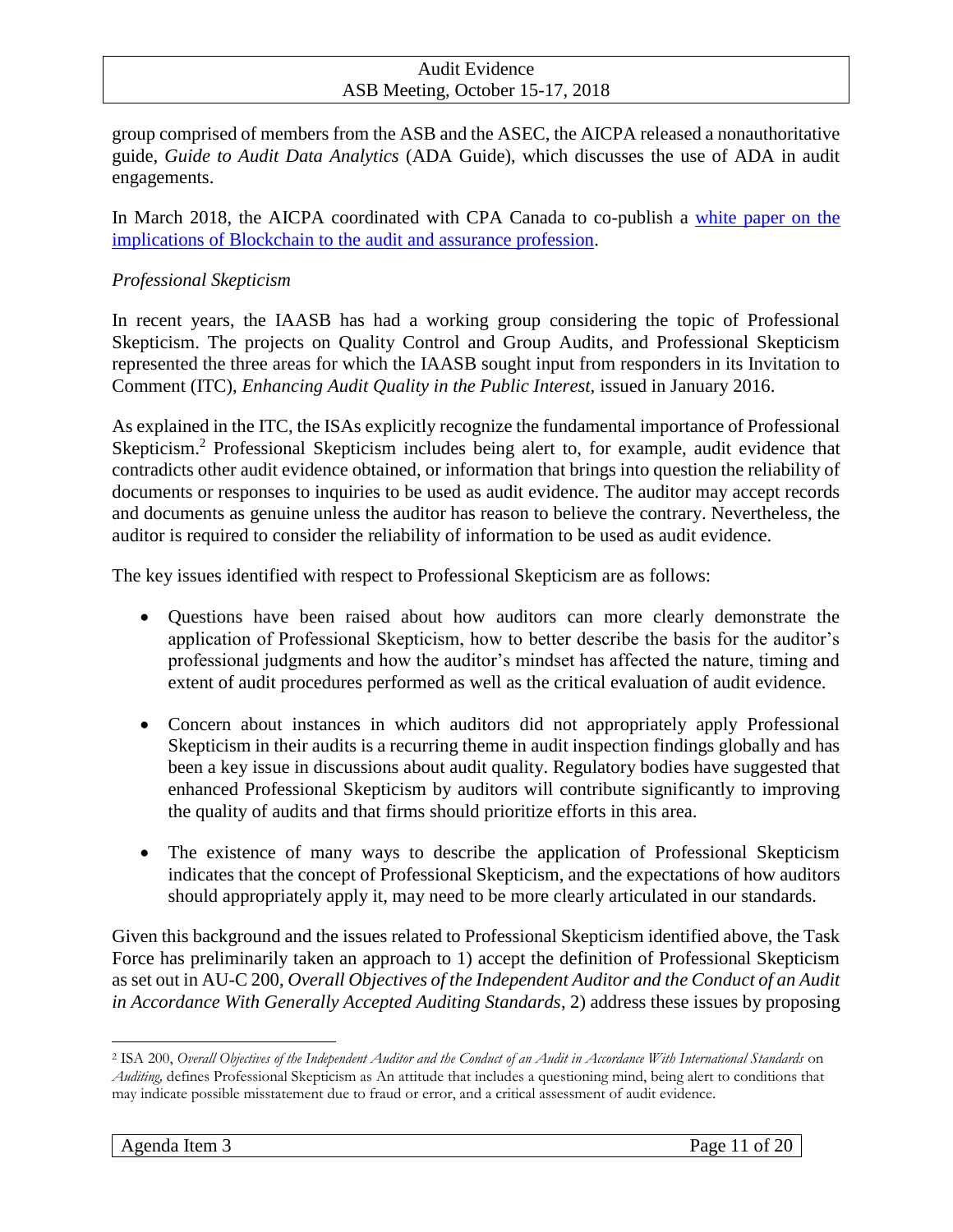to interweave the concepts surrounding Professional Skepticism throughout AU-C section 500 and 3) attempting to explain auditor performance that would demonstrate the application of Professional Skepticism when obtaining and assessing the sufficiency and appropriateness of audit evidence. Simply having a separate section of a standard labeled "Professional Skepticism" or simply sprinkling the words "Professional Skepticism" throughout the standard is not sufficient to achieve the objectives outlined above.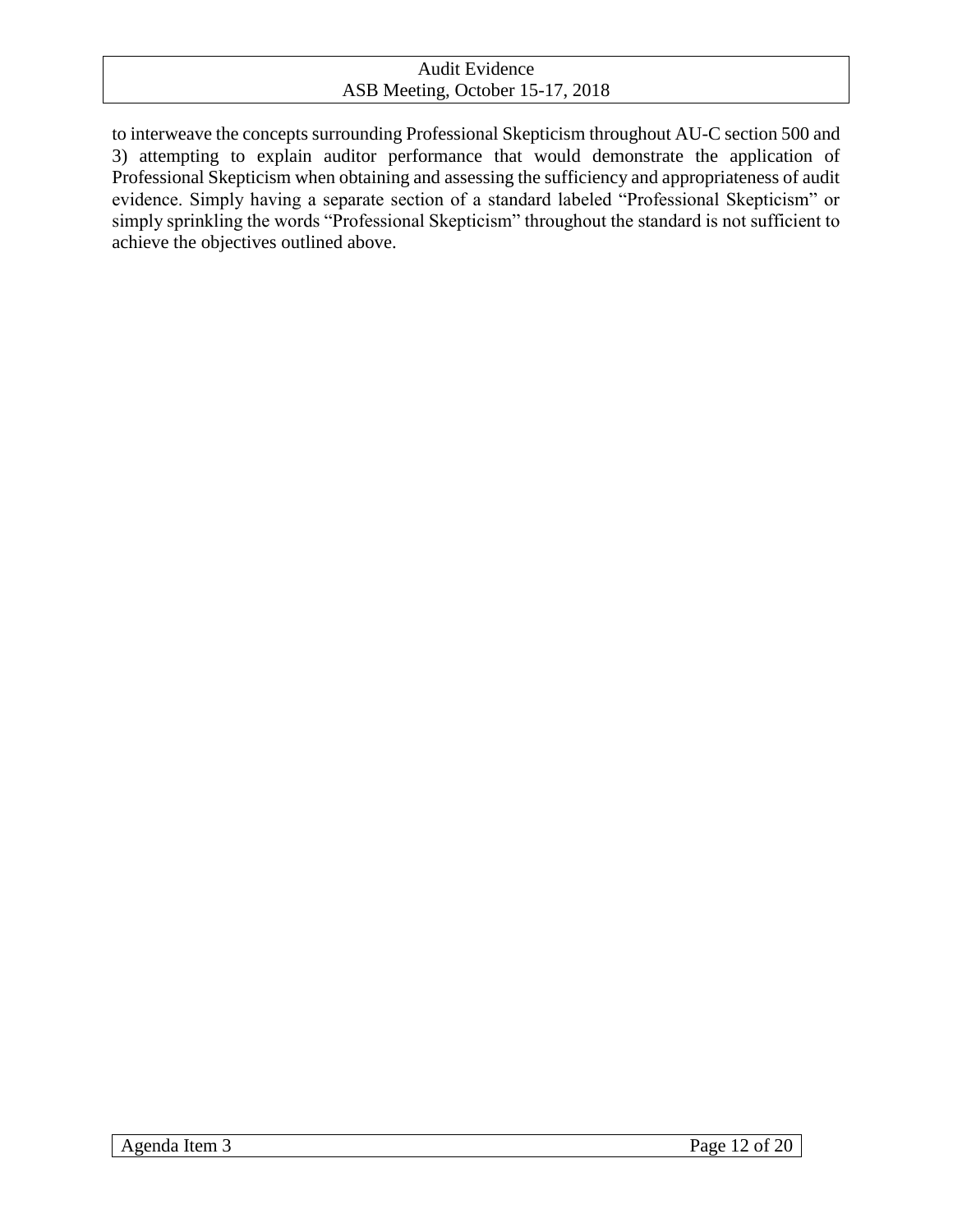# **Appendix 2**

# **AU-C Section 9500**

# *Audit Evidence: Auditing Interpretations of Section 500*

#### **1. The Effect of an Inability to Obtain Audit Evidence Relating to Income Tax Accruals**

- **.01** *Question—*The IRS's audit manual instructs its examiners on how to secure from corporate officials "tax accrual workpapers" or the "tax liability contingency analysis," including "a memorandum discussing items reflected in the financial statements as income or expense where the ultimate tax treatment is unclear." The audit manual states that the examiner may question or summons a corporate officer or manager concerning the "knowledge of the items that make up the corporation's contingent reserve accounts." It also states that "in unusual circumstances, access may be had to the audit or tax workpapers" of an independent accountant or an accounting firm after attempting to obtain the information from the taxpayer. IRS policy also includes specific procedures to be followed in circumstances involving "listed transactions," to help address what the IRS considers to be abusive tax avoidance transactions (Internal Revenue Manual, section 4024.2-.5, 5/14/81, and Internal Revenue Service Announcement 2002-63, 6/17/02).
- **.02** Concern over IRS access to tax accrual working papers might cause some entities to not prepare or maintain appropriate documentation of the calculation or contents of the accrual for income taxes included in the financial statements or to deny the independent auditor access to such information.
- **.03** What effect does this situation have on the auditor's opinion on the financial statements?
- **.04** *Interpretation—*The entity is responsible for its tax accrual, the underlying support for the accrual, and the related disclosures. Limitations on the auditor's access to information considered necessary to audit the tax accrual will affect the auditor's ability to issue an unmodified opinion on the financial statements.
- **.05** The auditor is required to design and perform audit procedures that are appropriate in the circumstances for the purpose of obtaining sufficient appropriate audit evidence.  $\sin^{-1}$
- **.06** If the entity does not have appropriate documentation of the calculation or contents of the accrual for income taxes and denies the auditor access to entity personnel responsible for making the judgments and estimates relating to the accrual, the auditor is required to conclude whether sufficient appropriate audit evidence has been obtained. If the auditor

fn 1 Paragraph .06 of section 500, *Audit Evidence*.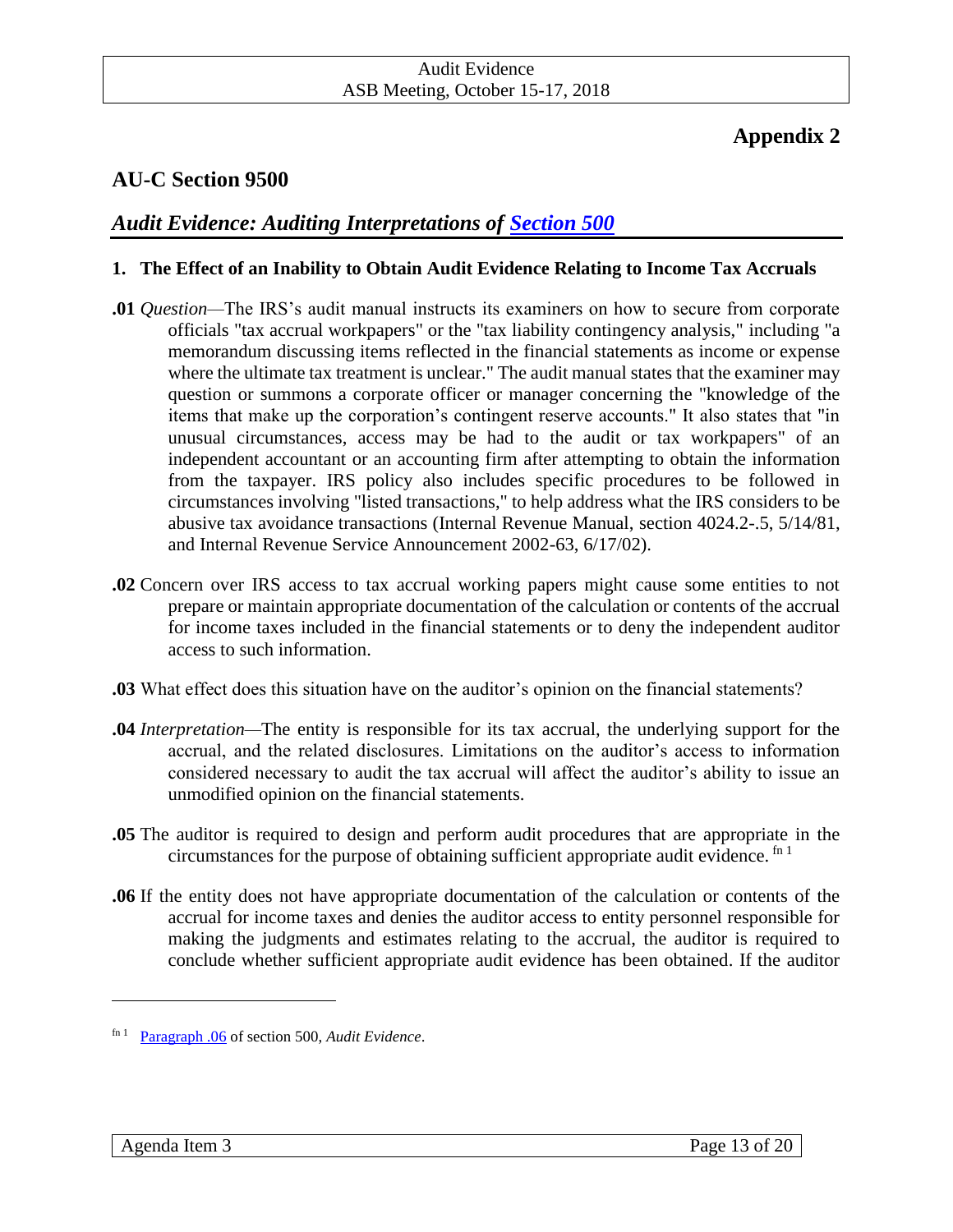has not obtained sufficient appropriate audit evidence about a relevant assertion, the auditor is required to attempt to obtain further audit evidence.  $\ln^2$ 

- **.07** If the auditor is unable to obtain sufficient appropriate audit evidence, the auditor is required to express a qualified opinion or disclaim an opinion on the financial statements.  $\sin^3$
- **.08** If the entity has appropriate documentation but denies the auditor access to it and to entity personnel who possess the information, the auditor is required to perform procedures to evaluate the consequence of an inability to obtain sufficient appropriate audit evidence due to a management-imposed limitation.  $\sin^4$
- **.09** The auditor is required to request management to provide a written representation that it has provided the auditor with all relevant information and access, as agreed upon in the terms of the audit engagement.  $\sin^5$  If management does not provide the written representations required by section 580, *Written Representations*, the auditor is required to disclaim an opinion on the financial statements in accordance section 705, *Modifications to the Opinion in the Independent Auditor's Report*, or withdraw from the engagement. <sup>fn 6</sup>
- **.10** *Question*—An entity may allow the auditor to inspect its tax accrual workpapers but request that copies not be retained for audit documentation, particularly copies of the tax liability contingency analysis. The entity also may suggest that the auditor not prepare and maintain similar documentation of his or her own. What are the auditor's requirements in deciding a response to such a request?
- <span id="page-13-0"></span>**.11** *Interpretation*—Section 230, *Audit Documentation*, defines *audit documentation* as the record of audit procedures performed, relevant audit evidence obtained, and conclusions the auditor reached.  $\frac{\ln 7}{2}$  The auditor is required to prepare audit documentation that is sufficient to enable an experienced auditor, having no previous connection with the audit, to understand
	- *a*. the nature, timing, and extent of the audit procedures performed to comply with generally accepted auditing standards and applicable legal and regulatory requirements;

- fn 5 Paragraph .11*a* of section 580, *Written Representations*.
- fn 6 Paragraph .25 of section 580.
- fn 7 Paragraph .06 of section 230, *Audit Documentation*.

fn 2 Paragraphs .28–.29 of section 330, *Performing Audit Procedures in Response to Assessed Risks and Evaluating the Audit Evidence Obtained*.

fn 3 Paragraphs .08 and .10 of section 705, *Modifications to the Opinion in the Independent Auditor's Report*.

 $<sup>fn 4</sup>$  Paragraphs .11–.14 of section 705.</sup>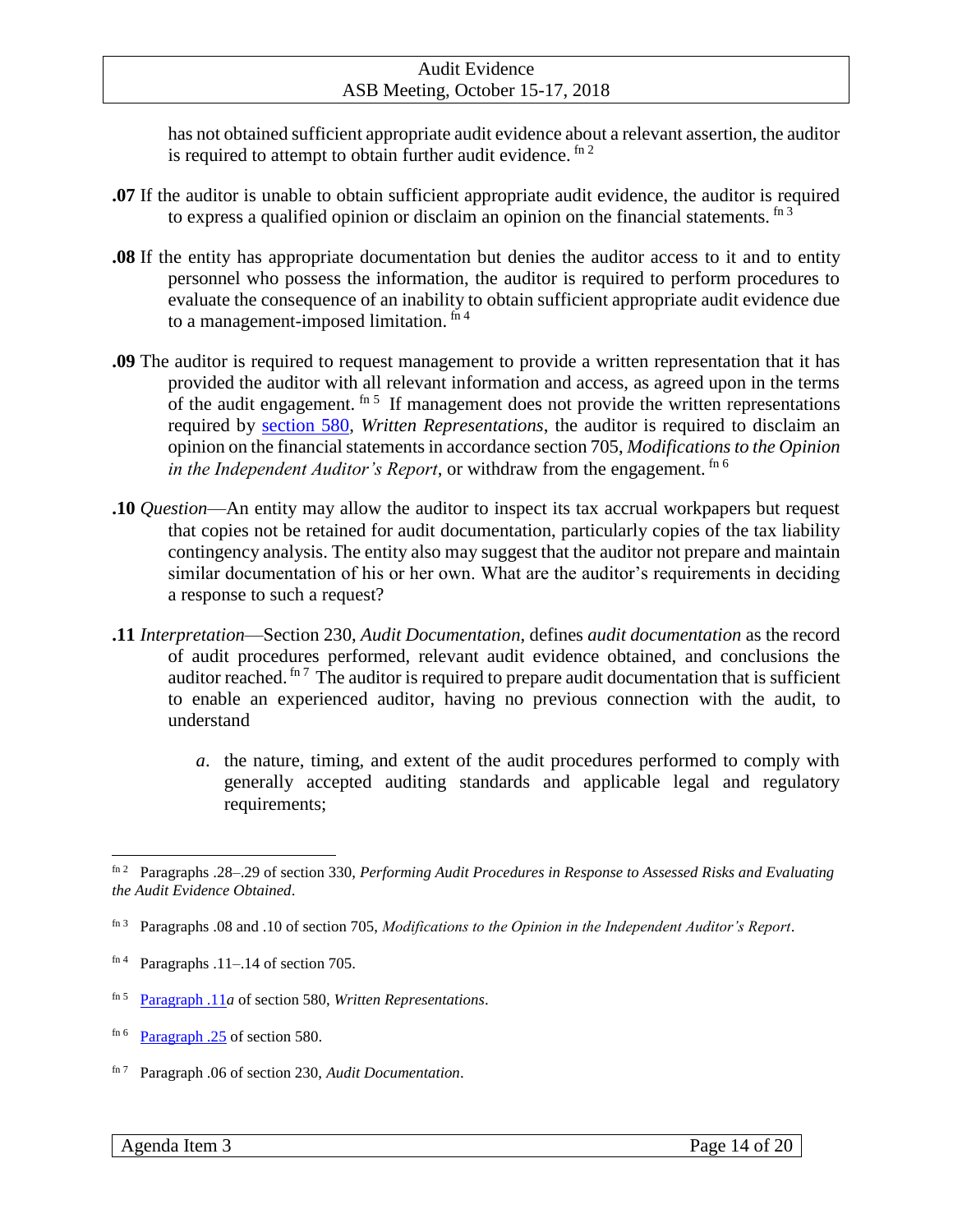- *b*. the results of the audit procedures performed and the audit evidence obtained; and
- *c*. significant findings or issues arising during the audit, the conclusions reached thereon, and significant judgments made in reaching those conclusions.  $\text{fn 8}$

Section 500, *Audit Evidence*, states that other information includes information obtained by the auditor from inquiry, observation, inspection, and physical examination. The quantity, type, and content of audit documentation are matters of the auditor's judgment.

- **.12** The audit documentation of the results of auditing procedures directed at the tax accounts and related disclosures also includes sufficient appropriate audit evidence about the significant elements of the entity's tax liability contingency analysis. This audit documentation includes copies of the entity's documents, schedules, or analyses (or auditor-prepared summaries thereof) to enable the auditor to support his or her conclusions regarding the appropriateness of the entity's accounting and disclosure of significant tax-related contingency matters. The audit documentation reflects the procedures performed and conclusions reached by the auditor and, for significant matters, include the entity's documentary support for its financial statement amounts and disclosures.
- **.13** The audit documentation includes the significant elements of the entity's analysis of tax contingencies or reserves, including roll-forward of material changes to such reserves. In addition, the audit documentation provides the entity's position and support for income tax related disclosures, such as its effective tax rate reconciliation, and support for its intraperiod allocation of income tax expense or benefit to continuing operations and to items other than continuing operations. When applicable, the audit documentation also includes the entity's basis for assessing deferred tax assets and related valuation allowances and its support for applying the "indefinite reversal criteria" discussed in FASB ASC 740- 30-25-17, including its specific plans for reinvestment of undistributed foreign earnings.
- **.14** *Question*—In some situations, an entity may furnish its external legal counsel or in-house legal or tax counsel with information concerning the tax contingencies covered by the accrual for income taxes included in the financial statements and ask counsel to provide the auditor an opinion on the adequacy of the accrual for those contingencies.
- **.15** In such circumstances, rather than inspecting and obtaining documentary evidence of the entity's tax liability contingency analysis and making inquiries of the entity, may the auditor consider the counsel as a management's specialist within the meaning of section 500 and rely solely on counsel's opinion as an appropriate procedure for obtaining audit evidence to support his or her opinion on the financial statements?
- <span id="page-14-0"></span>**.16** *Interpretation*—No. The opinion of legal counsel in this situation does not provide sufficient appropriate audit evidence to afford a reasonable basis for an opinion on the financial statements. The opinion of legal counsel on specific tax issues that he or she is asked to

fn 8 Paragraph .08 of section 230.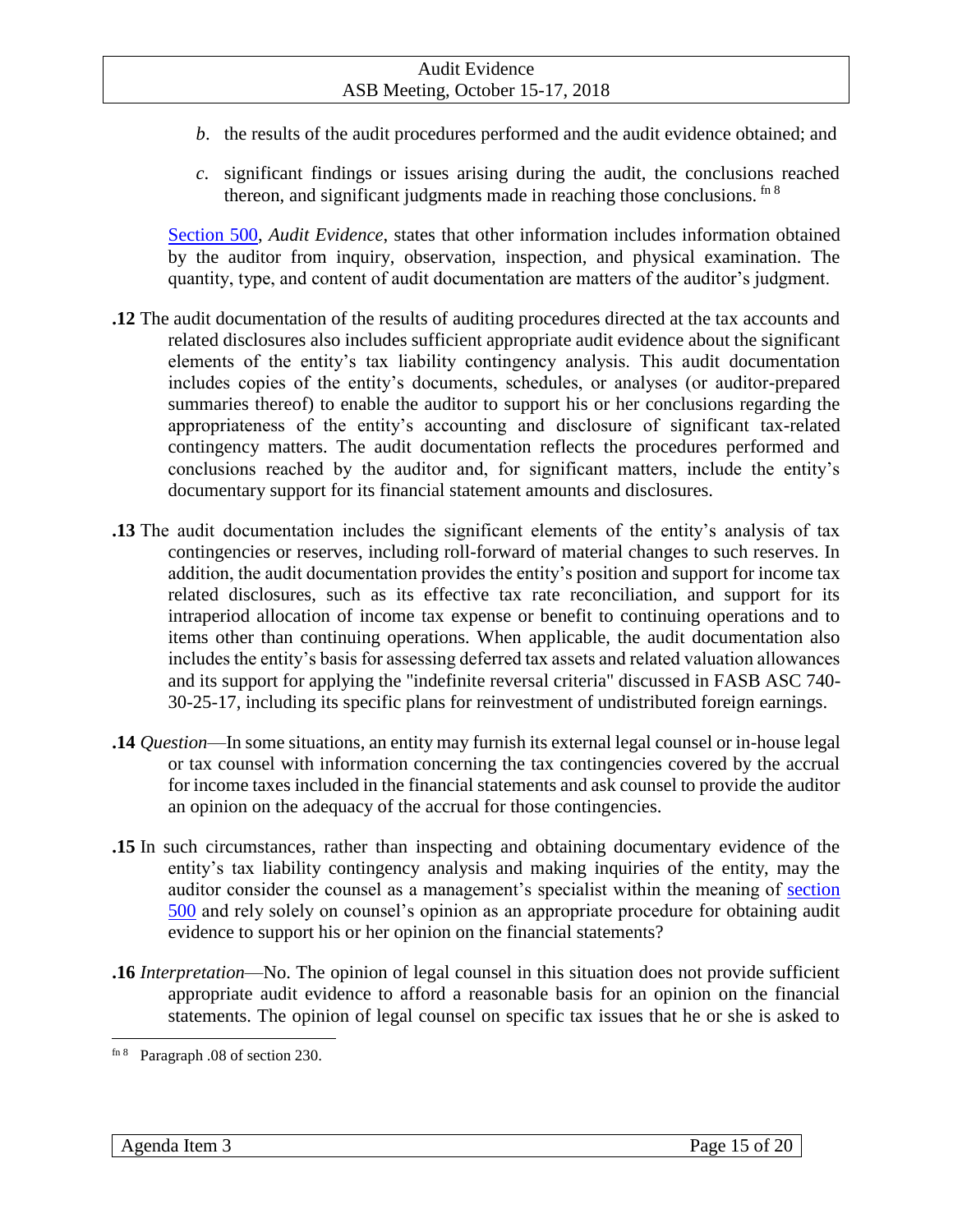address and to which he or she has devoted substantive attention, as contemplated by the legal counsel's response to an auditor's letter of inquiry, can be useful to the auditor in forming his or her own opinion.

- **.17** An opinion from an entity's legal or tax counsel, similar to other work products obtained from a management's specialist, is useful in situations in which the auditor does not have adequate technical training and proficiency. In this case, however, the auditor's education, training, and experience, on the other hand, do enable him or her to be knowledgeable concerning income tax matters and competent to assess their presentation in the financial statements.
- **.18** Therefore, while the opinion of legal counsel on specific tax issues can be useful to the auditor in forming his or her own opinion, the audit of income tax accounts requires a combination of tax expertise and knowledge about the entity's business that is accumulated during all aspects of an audit. Therefore, as previously stated, it is not appropriate for the auditor to rely solely on such legal opinion.
- **.19** *Question*—A entity may have obtained the advice or opinion of an outside tax adviser related to the tax accrual or matters affecting it, including tax contingencies, and further may attempt to limit the auditor's access to such advice or opinion, or limit the auditor's documentation of such advice or opinion. This limitation on the auditor's access may be proposed on the basis that such information is privileged. Can the auditor rely solely on the conclusions of third-party tax advisers? What audit evidence should the auditor obtain and include in the audit documentation?
- **.20** *Interpretation*—As discussed in [paragraphs .16–.18](#page-14-0) of this interpretation, the auditor cannot accept an entity's or a third party's analysis or opinion with respect to tax matters without careful consideration and application of the auditor's tax expertise and knowledge about the entity's business. As a result of applying such knowledge to the facts, the auditor may encounter situations in which the auditor either disagrees with the position taken by the entity, or its advisers, or does not have sufficient appropriate audit evidence to support his or her opinion.
- **.21** If the entity's support for the tax accrual or matters affecting it, including tax contingencies, is based upon an opinion issued by an outside adviser with respect to a potentially material matter, the auditor is required to obtain access to the opinion,  $\hat{f}^{n9}$  notwithstanding potential concerns regarding attorney-client or other forms of privilege. The audit documentation includes either the actual advice or opinions rendered by an outside adviser or other sufficient documentation or abstracts supporting both the transactions or facts addressed as well as the analysis and conclusions reached by the entity and adviser. Alternatives such as redacted or modified opinions may be considered but must, nonetheless, include sufficient content to articulate and document the entity's position so that the auditor can

 $\overline{a}$ fn 9 [Paragraph .11](#page-13-0) of this interpretation.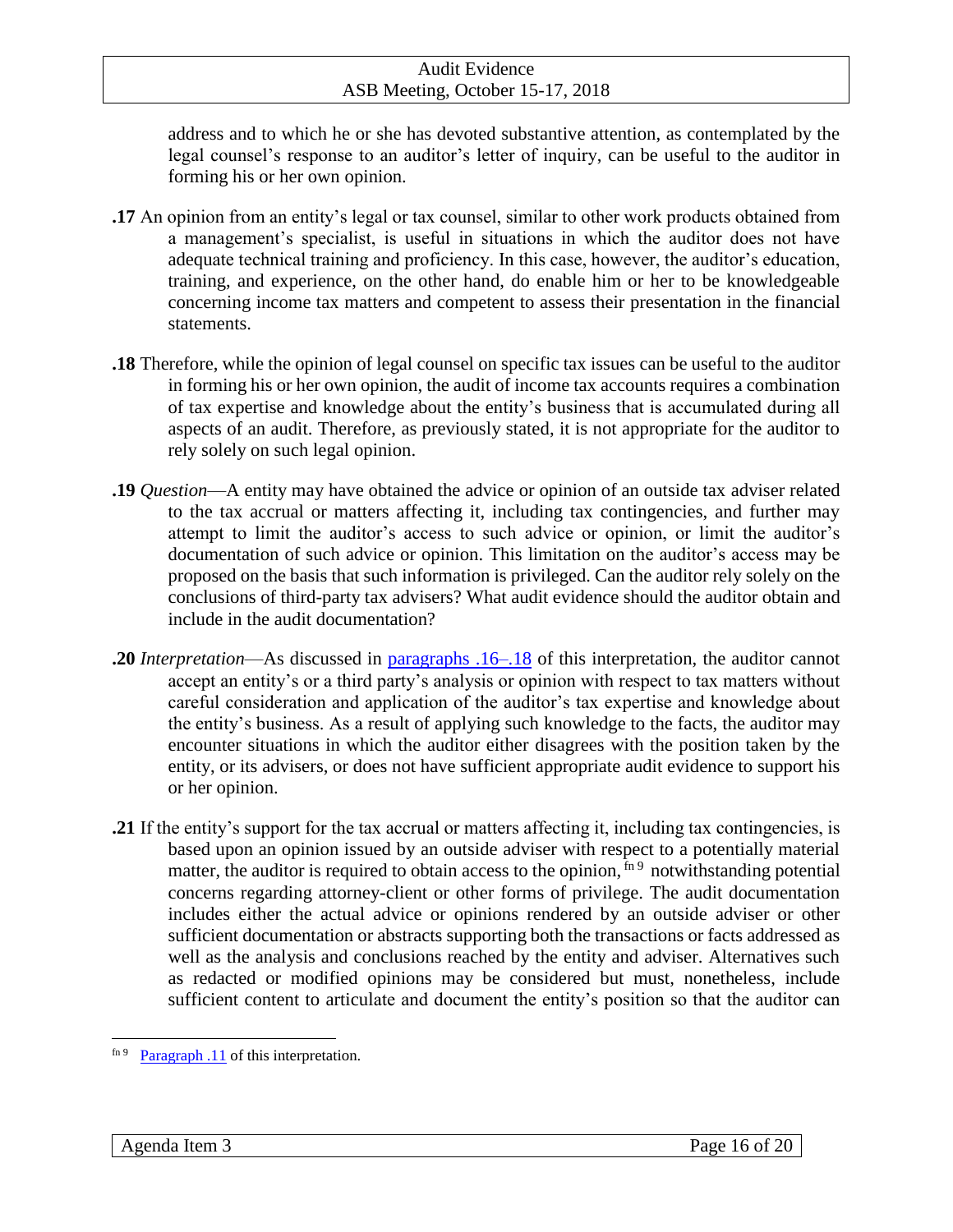formulate his or her conclusion. Similarly, it may be possible to accept an entity's analysis summarizing an outside adviser's opinion, but the entity's analysis must provide sufficient appropriate audit evidence for the auditor to formulate his or her conclusion. In addition, written representations may be obtained stating that the entity has not received any advice or opinions that are contradictory to the entity's support for the tax accrual.

**.22** If the auditor is unable to accumulate sufficient appropriate audit evidence about whether there is a supported and reasonable basis for the entity's position, the auditor is required to consider the effect of this scope limitation on his or her opinion.  $\text{fn }10$ 

[Issue Date: March 1981; Amended: April 9, 2003; Revised: December 2005; Revised: March 2006; Revised: March 2008; Revised: June 2009; Revised: October 2011, effective for audits of financial statements for periods ending on or after December 15, 2012.]

# **New GASB Pension Standards**

In June 2012, the Governmental Accounting Standards Board (GASB) issued two new standards that will substantially change the accounting and financial reporting of public employee pension plans and the state and local governments that participate in such plans. GASB Statement No. 67, *Financial Reporting for Pension Plans*, revises existing guidance for the financial reports of most governmental pension plans. GASB Statement No. 68, *Accounting and Financial Reporting for Pensions*, revises and establishes new financial reporting requirements for most governments that provide their employees with pension benefits. GASB Statement No. 67 is effective for financial statements for periods beginning after June 15, 2013. GASB Statement No. 68 is effective for financial statements for fiscal years beginning after June 15, 2014.

[Interpretation No. 2,](#page-16-0) "Auditor of Participating Employer in a Governmental Cost-Sharing Multiple-Employer Pension Plan" (paragraphs .23–.29), [Interpretation No. 3,](#page-18-0) "Auditor of Participating Employer in a Governmental Agent Multiple-Employer Pension Plan" (paragraphs .30–.36), and Interpretation Nos. 1–2 of section 805, *Special Considerations— Audits of Single Financial Statements and Specific Elements, Accounts, or Items of a Financial Statement*, are intended to assist both plan and employer auditors who are auditing entities that have implemented the new accounting standards.

#### <span id="page-16-0"></span>**2. Auditor of Participating Employer in a Governmental Cost-Sharing Multiple-Employer Pension Plan**

**.23** *Question*—GASB Statement No. 68 requires governmental entities (employers) participating in governmental cost-sharing multiple-employer pension plans (cost-sharing plan or plan) to present certain pension amounts in employer financial statements that are calculated by the plan or its actuary. Such amounts are based, in part, on records maintained only by the plan.

 $\overline{a}$  $<sup>fn 10</sup>$  Paragraphs .11–.14 of section 705.</sup>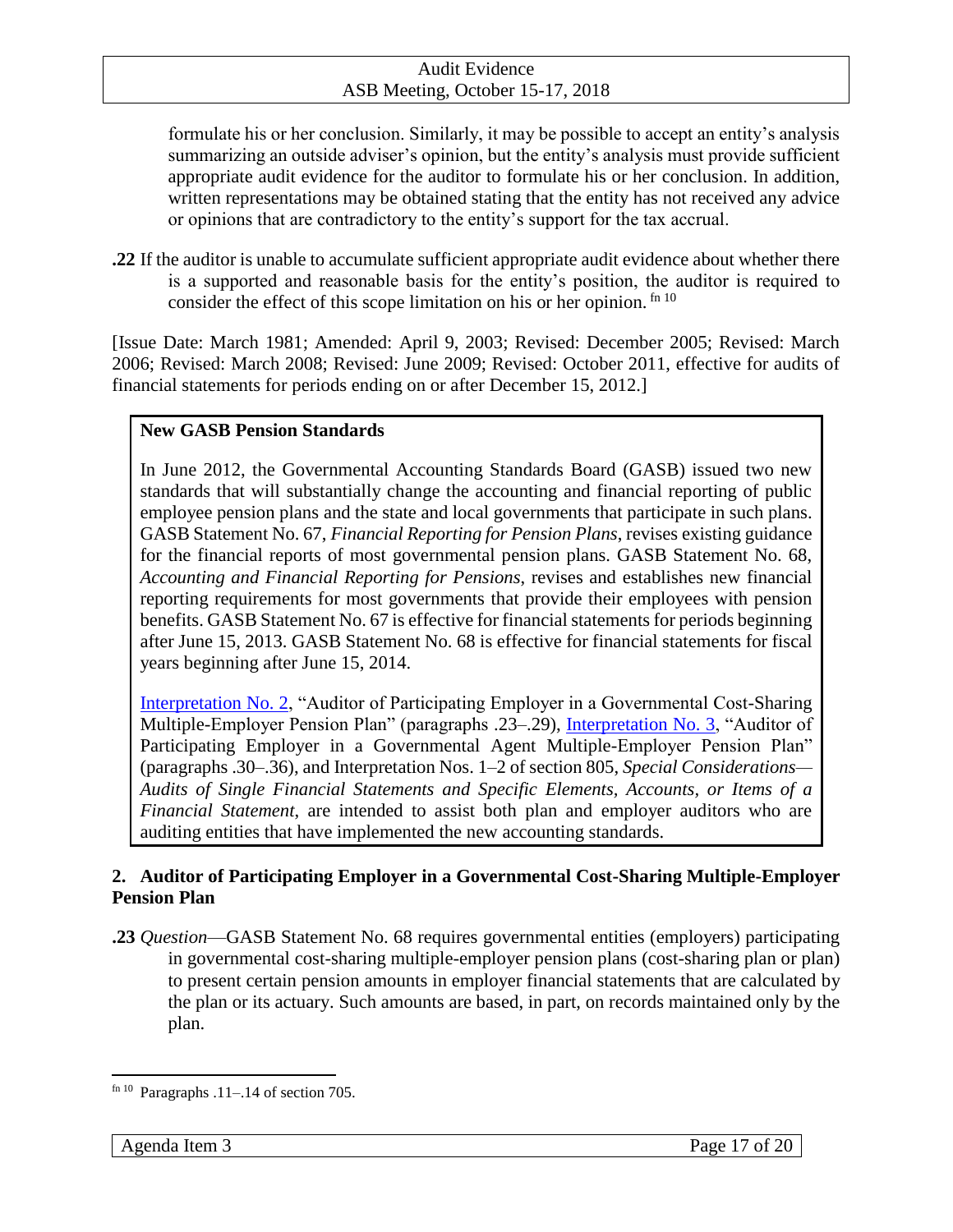- **.24** Do the audited financial statements of the plan prepared in accordance with generally accepted accounting principles (GAAP) and additional unaudited information provided by the plan's management necessary to calculate the employer's net pension liability provide the employer's auditor with sufficient appropriate audit evidence upon which to base the opinion on the affected opinion units of the governmental employer financial reporting entity?
- **.25** *Interpretation*—No. GASB Statement No. 67 requires only the disclosure of the collective net pension liability for all participating employers in GAAP financial statements of costsharing plans, not each employer's proportionate share of the collective net pension liability. Further, GAAP does not require the plan to present deferred outflows of resources or deferred inflows of resources by category, pension expense, or each participating employer's share of collective pension amounts. Unaudited information provided by the plan's management to the employers to support allocations or pension amounts that has not been subjected to further audit procedures beyond those performed in the audit of the basic plan financial statements would not constitute sufficient appropriate audit evidence to support the relevant assertions in the employer's financial statements related to the pension amounts, including required disclosures.
- **.26** Absent additional audit evidence from the cost-sharing plan (for example, auditor's opinions on the schedule of employer allocations and certain key elements including net pension liability, total deferred outflows of resources, total deferred inflows of resources, and total pension expense in a schedule of pension amounts), the employer auditor would not likely be able to accumulate sufficient appropriate audit evidence to support the pension amounts and disclosures in the employer's financial statements. When pension amounts are material to one or more applicable opinion units of the employer's financial statements and the auditor is unable to obtain sufficient appropriate audit evidence to conclude that the financial statements of those opinion units are free from material misstatement, the auditor should modify the audit opinion pursuant to section 705.
- **.27** *Question*—A plan has engaged its auditor to audit and report on the schedule of employer allocations and certain key elements including net pension liability, total deferred outflows of resources, total deferred inflows of resources, and total pension expense in a schedule of pension amounts, as described in the AICPA's State and Local Governments Expert Panel white paper *Governmental Employer Participation in Cost-Sharing Multiple-Employer Plans: Issues Related to Information for Employer Reporting*. May an employer auditor use the plan auditor's report as evidence for the audit of the employer's financial statements?
- **.28** *Interpretation*—Yes. The employer auditor is solely responsible for the audit of the employer's financial statements and, therefore, is responsible for determining the sufficiency and appropriateness of audit evidence necessary to reduce audit risk to an appropriately low level. Nevertheless, the employer auditor may use the plan auditor's report on the schedules as evidence that the pension amounts allocated to the employer and included in the employer's financial statements are not materially misstated.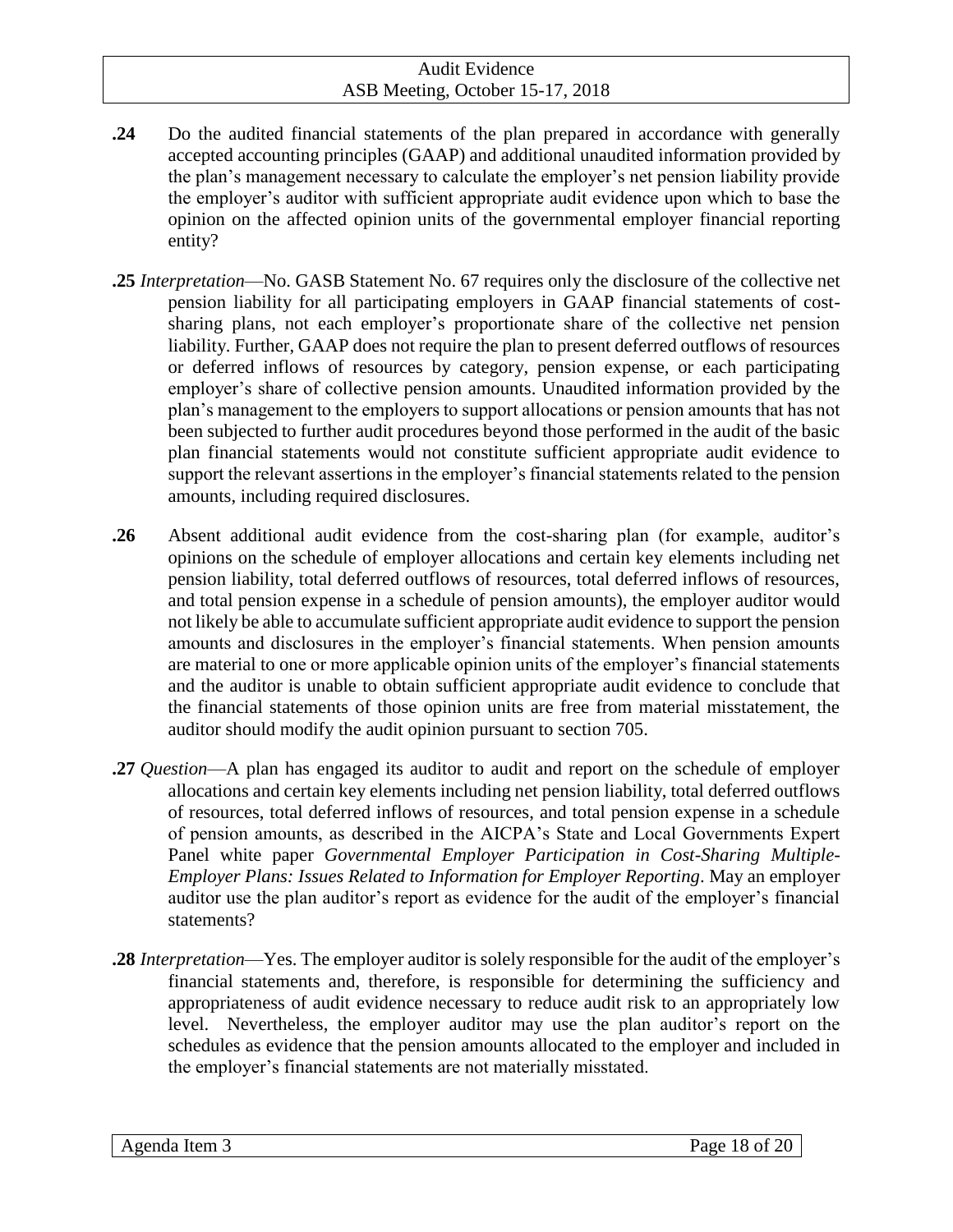**.29** Before using the report of the plan auditor as evidence, the employer auditor should evaluate whether the plan auditor's report and accompanying schedules are adequate and appropriate for the employer auditor's purposes. For example, the employer auditor may review the plan auditor's report and any related opinion modifications and assess other matters discussed in the report. Additionally, the employer auditor should evaluate whether the plan auditor has the necessary competence and independence for the employer auditor's purposes. Further, the employer auditor has a responsibility to verify and recalculate amounts specific to the applicable employer, including the employer amount used in the allocation percentage (that is, the numerator of the calculation), to recalculate the allocation percentage for the employer, and to recalculate the pension amounts allocated to the employer based on the allocation percentage.

[Issue Date: April 2014.]

#### <span id="page-18-0"></span>**3. Auditor of Participating Employer in a Governmental Agent Multiple-Employer Pension Plan**

- **.30** *Question*—GASB Statement No. 68 requires governmental entities (employers) participating in governmental agent multiple-employer pension plans (agent plan or plan) to present certain pension amounts in employer financial statements that are calculated by the plan or its actuary. Such amounts are based, in part, on records maintained only by the plan.
- **.31** Do the audited financial statements of the plan prepared in accordance with GAAP and additional unaudited information provided by the plan's management necessary to calculate the employer's net pension liability provide the employer's auditor with sufficient appropriate audit evidence upon which to base the opinion on the affected opinion units of the governmental employer financial reporting entity?
- **.32** *Interpretation*—No. GASB Statement No. 67 does not require the plan to present net pension liability, deferred outflows of resources or deferred inflows of resources by category, pension expense, or each participating employer's specific pension amounts. Unaudited information provided by the plan's management to the employers to support allocations or pension amounts that has not been subjected to further audit procedures beyond those performed in the audit of the basic plan financial statements would not constitute sufficient appropriate audit evidence to support the relevant assertions in the employer's financial statements related to the pension amounts, including required disclosures.
- <span id="page-18-1"></span>**.33** Absent additional evidence obtained, for example, through the suggested best practices as described in the AICPA's State and Local Governments Expert Panel white paper *Governmental Employer Participation in Agent Multiple-Employer Plans: Issues Related to Information for Employer Reporting*, the employer auditor would not likely be able to accumulate sufficient appropriate audit evidence to support the pension amounts and disclosures in the employer's financial statements. When pension amounts are material to one or more applicable opinion units of the employer's financial statements and the auditor is unable to obtain sufficient appropriate audit evidence to conclude that the financial statements of those opinion units are free from material misstatement, the auditor should modify the audit opinion pursuant to section 705.